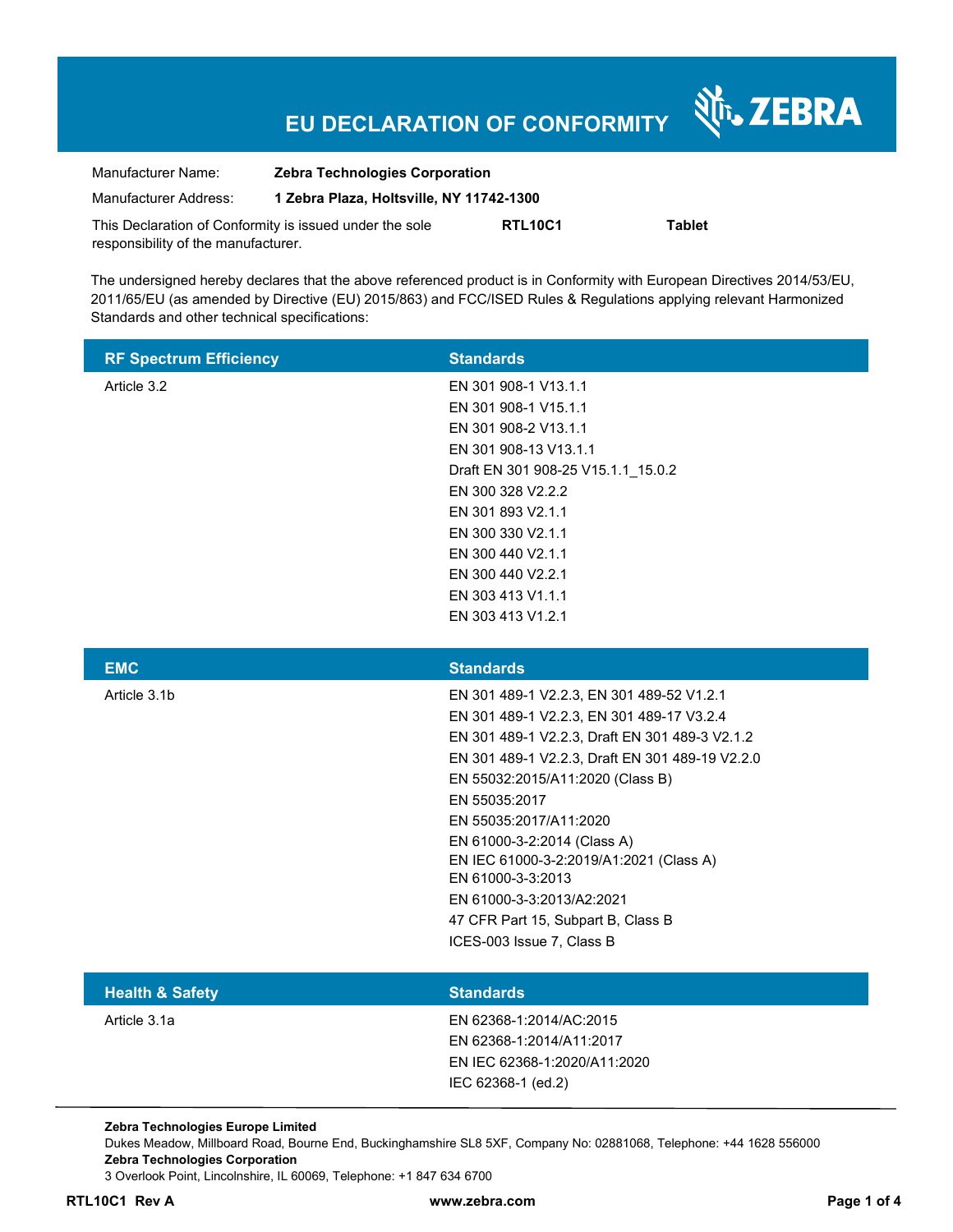

IEC 62368-1:2018 UL 62368-1, second edition, CAN/CSA-C22.2 No. 62368-1-14 EN 50566:2017 (Max average 10g SAR: Body 1.578 W/Kg) EN 50566:2017 (Max average 10g SAR: Limb 2.210 W/Kg) <sup>1</sup> EN 50364:2018 EN 50663:2017 EN 62479:2010 EN 50665:2017 EN 62311:2008 EN IEC 62311:2020 FCC 47CFR Part 2.1093 RSS 102 Issue 5 IEC 62471:2006 (Ed.1.0); EN 62471:2008 (LED)

| <b>Environmental</b>                       | <b>Standards</b>  |
|--------------------------------------------|-------------------|
| Restriction of Hazardous Substances (RoHS) | EN IEC 63000:2018 |

With regard to Directive 2014/53/EU, the conformity assessment procedure referred to in Article 17.2(b) and detailed in Annex III has been followed with the involvement of the following Notified Body: **CTC advanced GmbH**, Untertürkheimer Str. 6 – 10 66117 Saarbrücken, Germany

EC-Type Examination Certificate number: T818979P-02-TEC

Assessed Articles: 3.1a, 3.1b, 3.2

US company representative for FCC Supplier's Declaration of Conformity (47 CFR Part 2.1071 to 2.1077) is Larry Zhou and can be reached at larry.zhou@zebra.com.

#### **Signed on behalf of Zebra Technologies Corporation**

 $MT_{2}$ 

Place: Bourne End

*(Signature of authorized person)* Date of Affixing the CE Mark: 4 April 2022 Marco Belli Rev: A Albert Rev: A Albert Rev: A Albert Rev: A Albert Rev: A Albert Rev: A Albert Rev: A Albert R Sr. Manager, Regulatory **Date: 4 April 2022** 

**Zebra Technologies Europe Limited**  Dukes Meadow, Millboard Road, Bourne End, Buckinghamshire SL8 5XF, Company No: 02881068, Telephone: +44 1628 556000 **Zebra Technologies Corporation**  3 Overlook Point, Lincolnshire, IL 60069, Telephone: +1 847 634 6700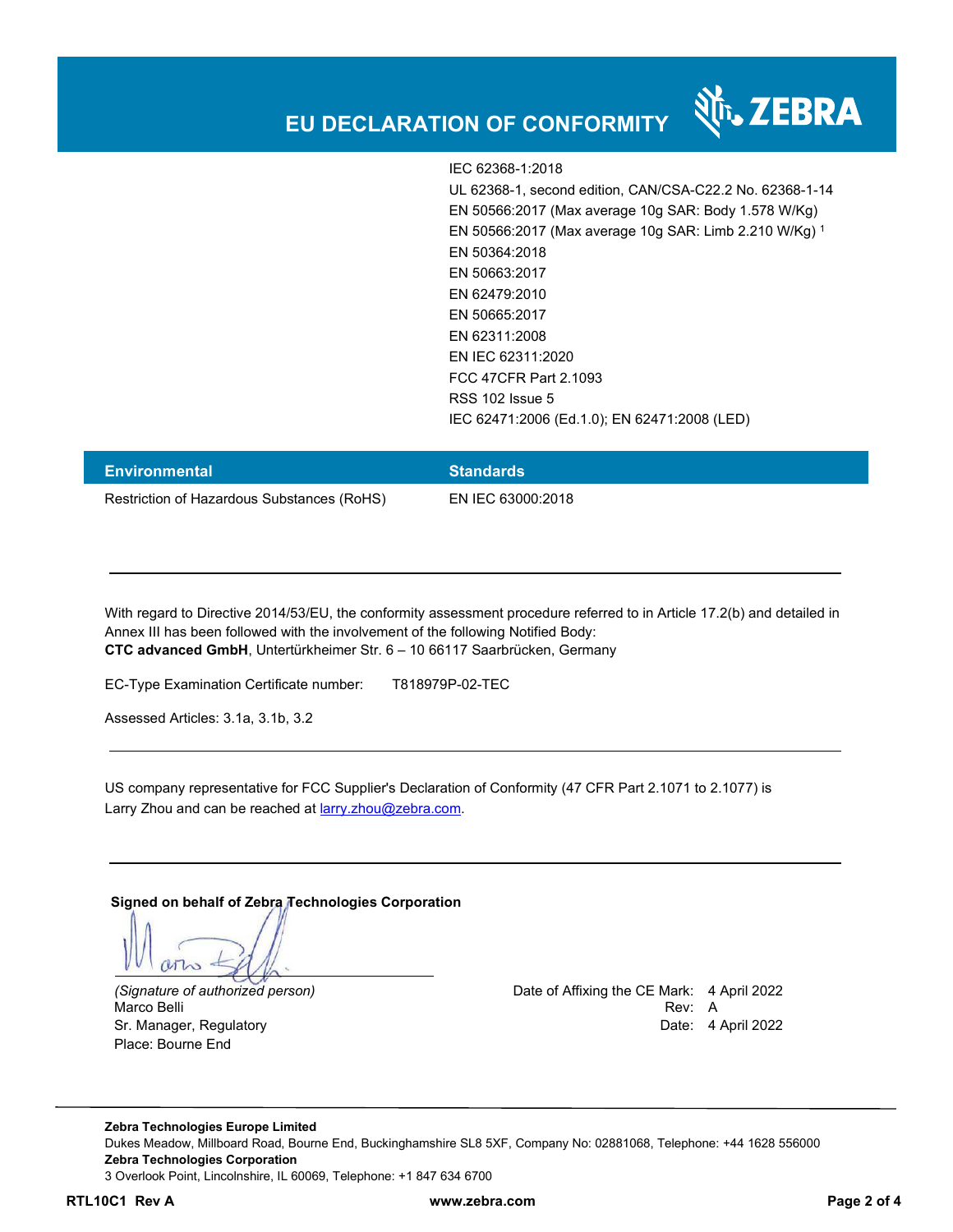श्री<sub>1</sub>, ZEBRA

### **Appendix A**

#### **EU Operating frequencies and maximum power levels**

| <b>Technology</b> | <b>Operating Frequencies/Bands</b> | <b>Maximum Transmit power level</b> |
|-------------------|------------------------------------|-------------------------------------|
| <b>WAN</b>        | W-CDMA FDD I                       | 24dBm                               |
|                   | W-CDMA FDD III                     | 24dBm                               |
|                   | W-CDMA FDD VIII                    | 24dBm                               |
|                   | LTE FDD 1                          | 23dBm                               |
|                   | LTE FDD 3                          | 23dBm                               |
|                   | LTE FDD 7                          | 23dBm                               |
|                   | LTE FDD 8                          | 23dBm                               |
|                   | LTE FDD 20                         | 23dBm                               |
|                   | LTE FDD 28                         | 23dBm                               |
|                   | LTE FDD 32                         | N/A                                 |
|                   | LTE TDD 34                         | 23dBm                               |
|                   | LTE TDD 38                         | 23dBm                               |
|                   | LTE TDD 40                         | 23dBm                               |
|                   | LTE TDD 41                         | 23dBm                               |
|                   | LTE TDD 42                         | 23dBm                               |
|                   | LTE TDD 43                         | 23dBm                               |
|                   | 5G NR n1                           | 23dBm                               |
|                   | 5G NR n3                           | 23dBm                               |
|                   | 5G NR n7                           | 23dBm                               |
|                   | 5G NR n8                           | 23dBm                               |
|                   | 5G NR n20                          | 23dBm                               |
|                   | 5G NR n28                          | 23dBm                               |
|                   | 5G NR n38                          | 23dBm                               |
|                   | 5G NR n40                          | 23dBm                               |
|                   | 5G NR n41                          | 26dBm                               |
|                   | 5G NR n42                          | 23dBm                               |
|                   | 5G NR n43                          | 23dBm                               |
|                   | 5G NR n77                          | 26dBm                               |
|                   | 5G NR n78                          | 26dBm                               |
| <b>WLAN</b>       | 2400 MHz - 2483.5 MHz              | 20dBm                               |
|                   | 5150 MHz - 5250 MHz                | 23dBm                               |
|                   | 5250 MHz - 5350 MHz                | 23dBm                               |
|                   | 5470 MHz - 5725 MHz                | 23dBm                               |
|                   | 5725 MHz - 5850 MHz                | 14dBm                               |
| Bluetooth         | 2400 MHz - 2483.5 MHz              | 10dBm                               |
| RFID (NFC)        | 13.553 MHz - 13.567MHz             | 42 dBµA/m @10m                      |
| <b>GNSS</b>       | 1575.42 MHz (GPS/SBAS)             | <b>NA</b>                           |
|                   | 1602 MHz (GLONASS)                 | <b>NA</b>                           |